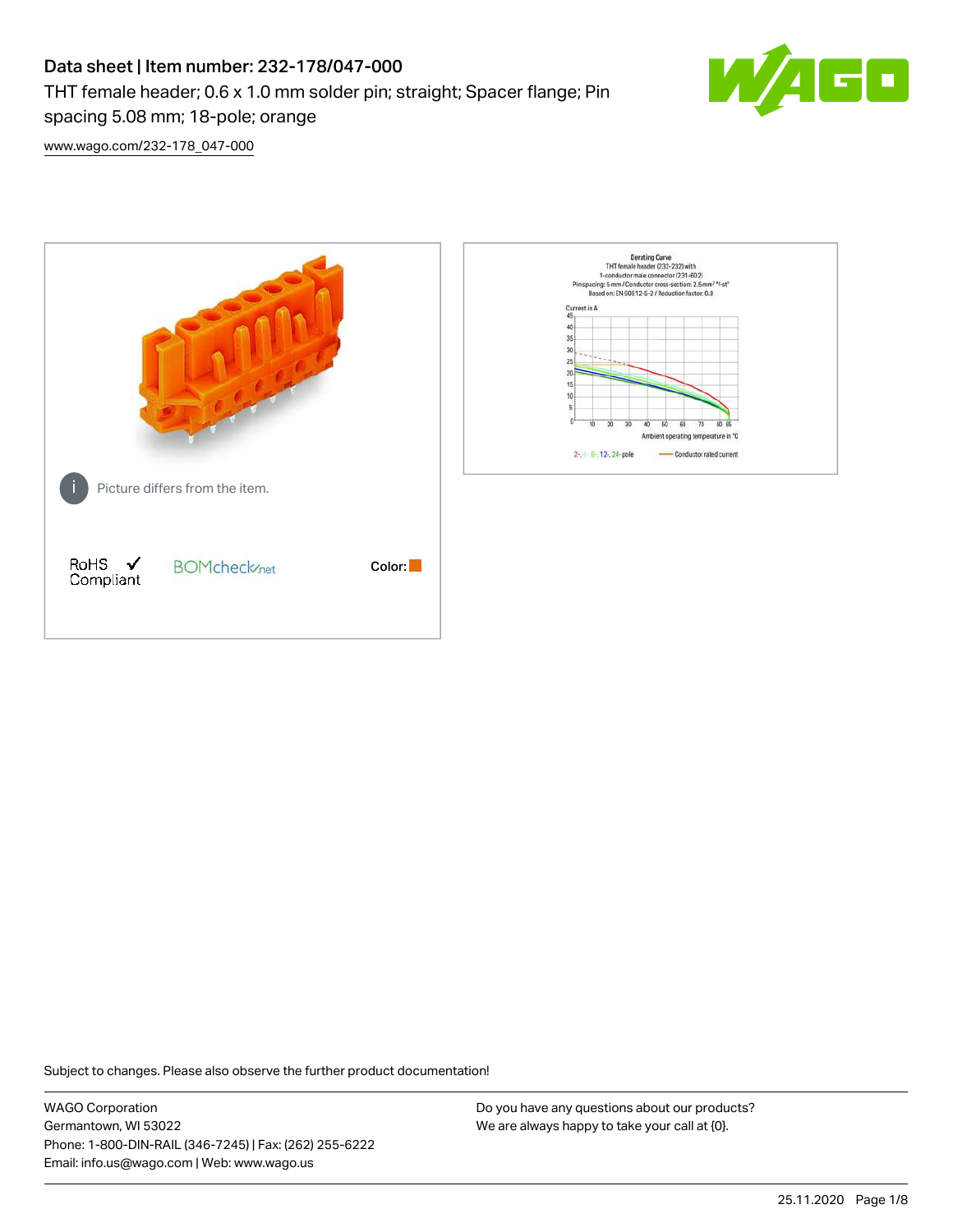



#### Item description

- $\blacksquare$ Horizontal or vertical PCB mounting via straight or angled solder pins
- П For board-to-board and board-to-wire connections
- $\blacksquare$ Touch-proof PCB outputs
- $\blacksquare$ Easy-to-identify PCB inputs and outputs
- $\blacksquare$ With coding fingers

#### Safety information 1:

The MCS - MULTI CONNECTION SYSTEM includes connectors without breaking capacity in accordance with DIN EN 61984. When used as intended, these connectors must not be connected/disconnected when live or under load. The circuit design should ensure header pins, which can be touched, are not live when unmated.

## Data Electrical data

Subject to changes. Please also observe the further product documentation!

WAGO Corporation Germantown, WI 53022 Phone: 1-800-DIN-RAIL (346-7245) | Fax: (262) 255-6222 Email: info.us@wago.com | Web: www.wago.us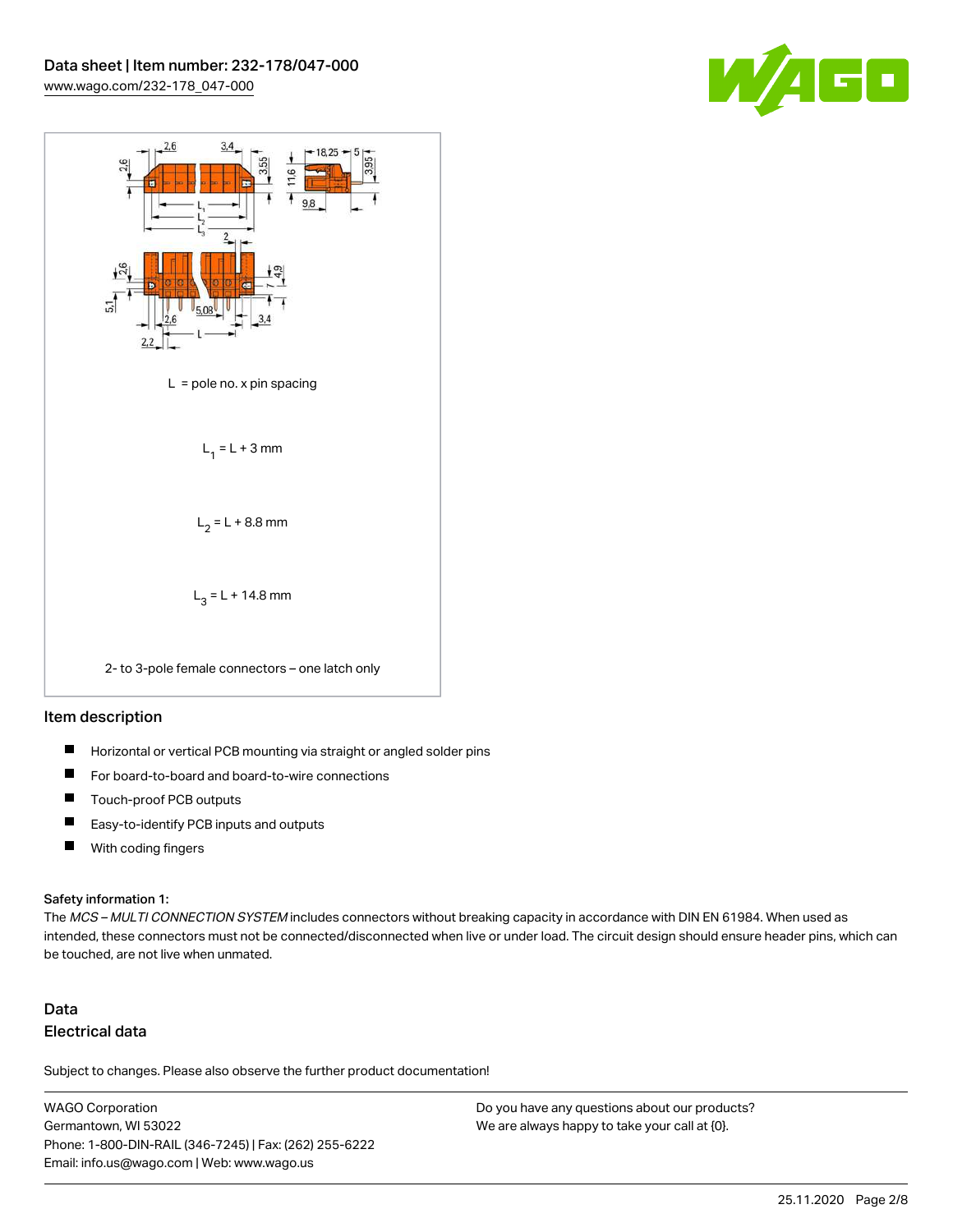

#### Ratings per IEC/EN 60664-1

| Ratings per                 | IEC/EN 60664-1                                                        |
|-----------------------------|-----------------------------------------------------------------------|
| Rated voltage (III / 3)     | 320 V                                                                 |
| Rated surge voltage (III/3) | 4 <sub>k</sub> V                                                      |
| Rated voltage (III/2)       | 320 V                                                                 |
| Rated surge voltage (III/2) | 4 <sub>k</sub> V                                                      |
| Nominal voltage (II/2)      | 630 V                                                                 |
| Rated surge voltage (II/2)  | 4 <sub>k</sub> V                                                      |
| Rated current               | 12A                                                                   |
| Legend (ratings)            | $(III / 2)$ $\triangle$ Overvoltage category III / Pollution degree 2 |

#### Ratings per UL 1059

| Approvals per                  | UL 1059 |
|--------------------------------|---------|
| Rated voltage UL (Use Group B) | 300 V   |
| Rated current UL (Use Group B) | 15 A    |
| Rated voltage UL (Use Group D) | 300 V   |
| Rated current UL (Use Group D) | 10A     |

#### Ratings per UL 1977

| Rated voltage UL 1977 | 600 <sup>V</sup><br>. |
|-----------------------|-----------------------|
| Rated current UL 1977 |                       |

### Ratings per CSA

| Approvals per                   | CSA   |
|---------------------------------|-------|
| Rated voltage CSA (Use Group B) | 300 V |
| Rated current CSA (Use Group B) | 15A   |
| Rated voltage CSA (Use Group D) | 300 V |
| Rated current CSA (Use Group D) | 10 A  |

#### Connection data

| Pole No.                          | 18 |
|-----------------------------------|----|
| Total number of connection points | 18 |
| Total number of potentials        | 18 |
| Number of connection types        |    |
| Number of levels                  |    |

Subject to changes. Please also observe the further product documentation!

| <b>WAGO Corporation</b>                                | Do you have any questions about our products? |
|--------------------------------------------------------|-----------------------------------------------|
| Germantown, WI 53022                                   | We are always happy to take your call at {0}. |
| Phone: 1-800-DIN-RAIL (346-7245)   Fax: (262) 255-6222 |                                               |
| Email: info.us@wago.com   Web: www.wago.us             |                                               |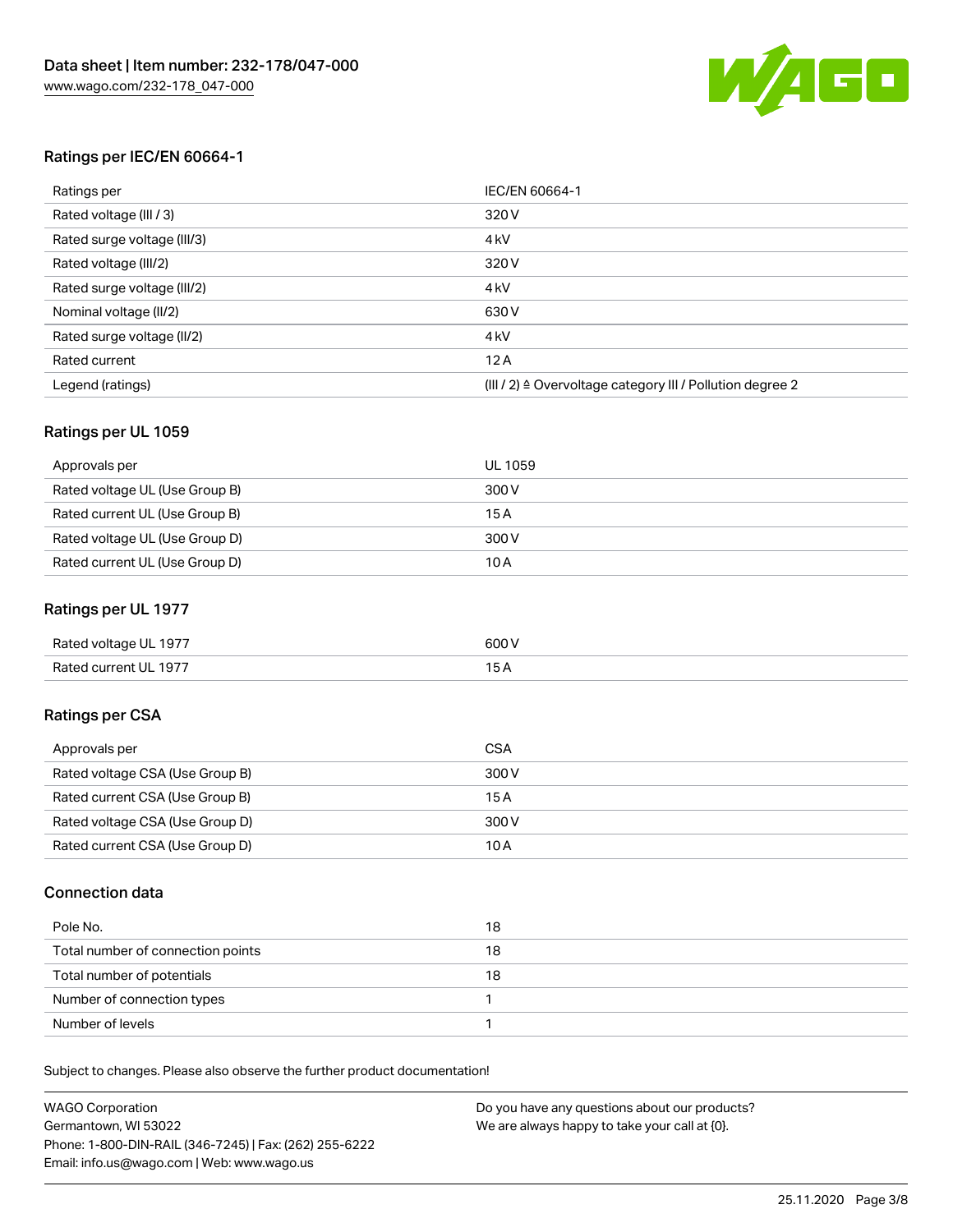

## Physical data

| Pin spacing                          | 5.08 mm / 0.2 inch     |
|--------------------------------------|------------------------|
| Width                                | 106.24 mm / 4.183 inch |
| Height                               | 23.25 mm / 0.915 inch  |
| Height from the surface              | 18.25 mm / 0.719 inch  |
| Depth                                | 11.6 mm / 0.457 inch   |
| Solder pin length                    | $5 \,\mathrm{mm}$      |
| Solder pin dimensions                | $0.6 \times 1$ mm      |
| Drilled hole diameter with tolerance | $1.3$ $(+0.1)$ mm      |

### Mechanical data

| Mounting type | Mounting flange             |
|---------------|-----------------------------|
| Mounting type | Flush feed-through mounting |
|               | Panel mounting              |

## Plug-in connection

| Contact type (pluggable connector) | Female connector/socket |
|------------------------------------|-------------------------|
| Connector (connection type)        | for PCB                 |
| Mismating protection               | No                      |
| Mating direction to the PCB        | 90°                     |

#### PCB contact

| PCB contact                         | THT                                        |
|-------------------------------------|--------------------------------------------|
| Solder pin arrangement              | over the entire female connector (in-line) |
| Number of solder pins per potential |                                            |

## Material Data

| Color                       | orange           |
|-----------------------------|------------------|
| Material group              |                  |
| Insulation material         | Polyamide (PA66) |
| Flammability class per UL94 | V0               |
| Contact material            | Copper alloy     |
| Contact plating             | tin-plated       |
| Fire load                   | 0.283 MJ         |
| Weight                      | 16.5g            |

Subject to changes. Please also observe the further product documentation!

| <b>WAGO Corporation</b>                                | Do you have any questions about our products? |
|--------------------------------------------------------|-----------------------------------------------|
| Germantown, WI 53022                                   | We are always happy to take your call at {0}. |
| Phone: 1-800-DIN-RAIL (346-7245)   Fax: (262) 255-6222 |                                               |
| Email: info.us@wago.com   Web: www.wago.us             |                                               |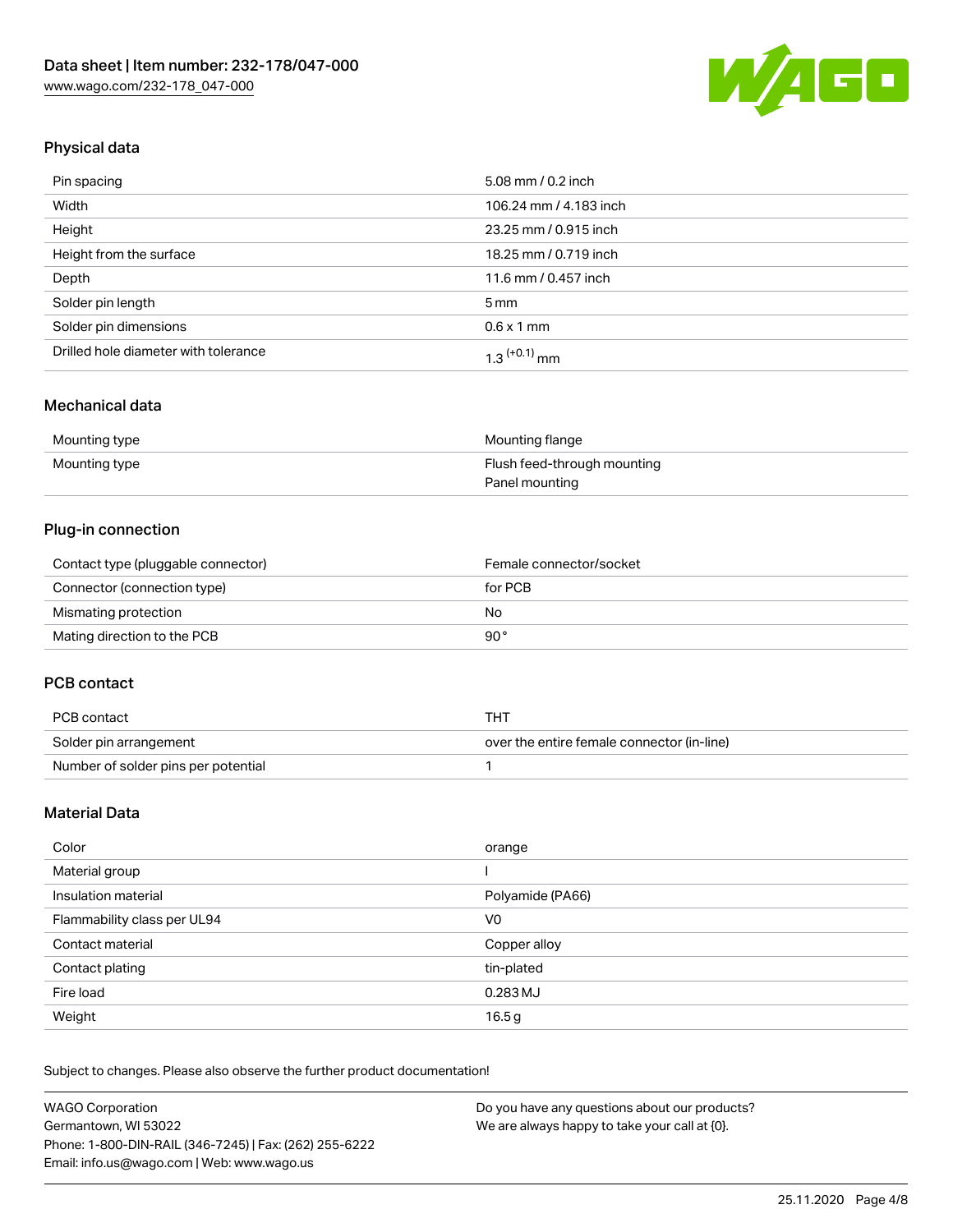[www.wago.com/232-178\\_047-000](http://www.wago.com/232-178_047-000)



#### Environmental Requirements

| Limit temperature range | $-60+85 °C$ |
|-------------------------|-------------|
|-------------------------|-------------|

#### Commercial data

| Packaging type        | <b>BOX</b>    |
|-----------------------|---------------|
| Country of origin     | DE            |
| <b>GTIN</b>           | 4050821637875 |
| Customs tariff number | 85366990990   |

#### Approvals / Certificates

#### Ship Approvals

| Logo                             | Approval                                                | <b>Additional Approval Text</b> | Certificate<br>name                 |
|----------------------------------|---------------------------------------------------------|---------------------------------|-------------------------------------|
| ABS                              | <b>ABS</b><br>American Bureau of Shipping               | ۰                               | $19 -$<br>HG15869876-<br><b>PDA</b> |
| <b>BUNEAU</b>                    | <b>BV</b><br>Bureau Veritas S.A.                        | IEC 60998                       | 11915/D0 BV                         |
| <b>DNV-GL</b><br><b>MARITIME</b> | <b>DNV GL</b><br>Det Norske Veritas, Germanischer Lloyd | $\overline{\phantom{0}}$        | TAE 000016Z                         |

#### UL-Approvals

| Logo                       | Approval                                    | <b>Additional Approval Text</b> | Certificate<br>name |
|----------------------------|---------------------------------------------|---------------------------------|---------------------|
| $\boldsymbol{\mathcal{A}}$ | UL<br>UL International Germany GmbH         | <b>UL 1977</b>                  | E45171              |
| 8                          | <b>UR</b><br>Underwriters Laboratories Inc. | <b>UL 1059</b>                  | E45172<br>sec. 18   |

Subject to changes. Please also observe the further product documentation!

WAGO Corporation Germantown, WI 53022 Phone: 1-800-DIN-RAIL (346-7245) | Fax: (262) 255-6222 Email: info.us@wago.com | Web: www.wago.us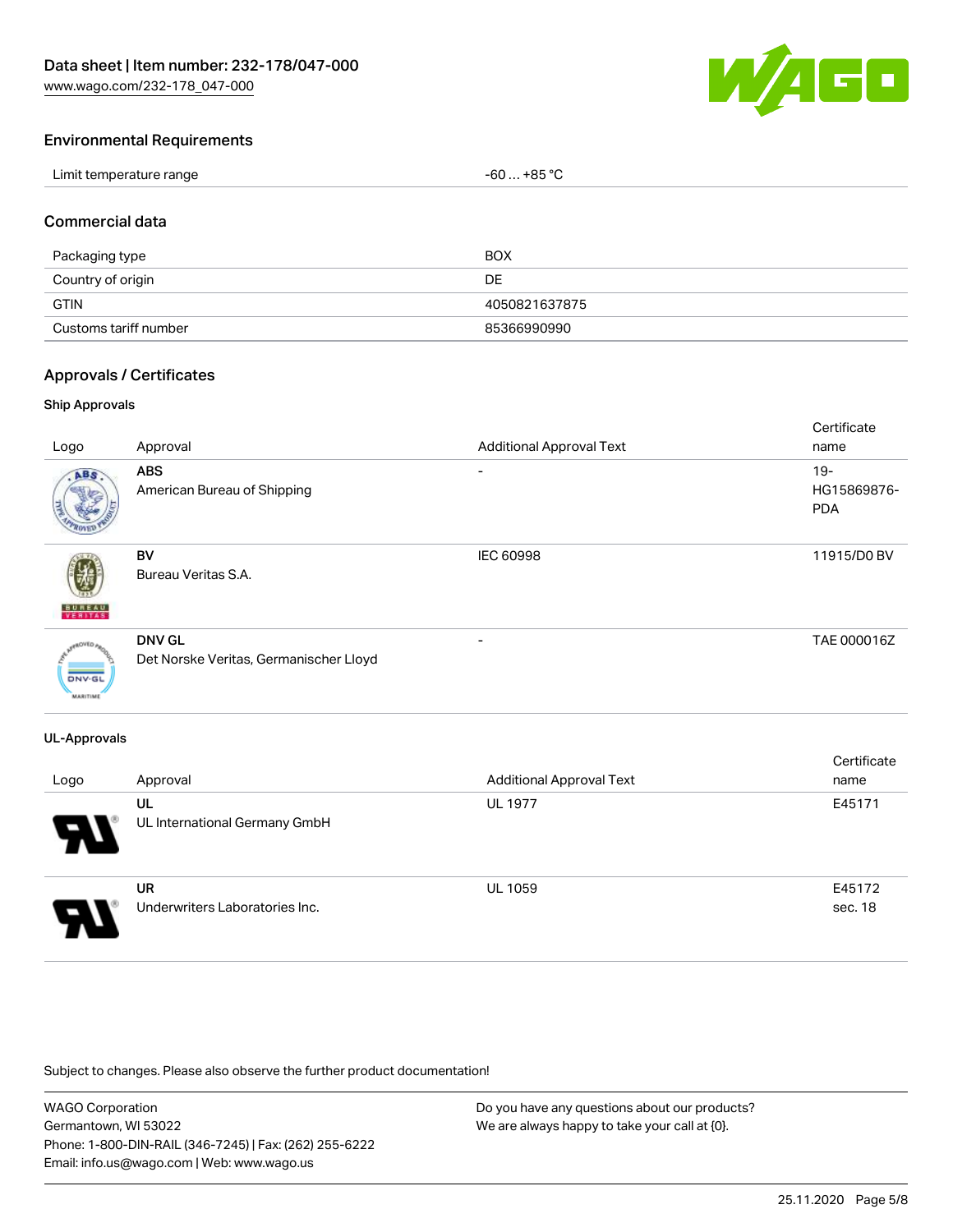

#### **Counterpart**

| I |
|---|
|   |

### Item no.231-648

1-conductor male connector; 2.5 mm²; Pin spacing 5.08 mm; 18-pole; 2,50 mm²; orange [www.wago.com/231-648](https://www.wago.com/231-648)

## Compatible products

check

|                                                         | Item no.: 231-661<br>Test plugs for female connectors; for 5 mm and 5.08 mm pin spacing; 2,50 mm <sup>2</sup> ; light gray                                             |             | www.wago.com/231-661 |          |
|---------------------------------------------------------|------------------------------------------------------------------------------------------------------------------------------------------------------------------------|-------------|----------------------|----------|
|                                                         |                                                                                                                                                                        |             |                      |          |
| <b>Downloads</b><br>Documentation                       |                                                                                                                                                                        |             |                      |          |
|                                                         |                                                                                                                                                                        |             |                      |          |
| <b>Additional Information</b><br>Technical explanations |                                                                                                                                                                        | Apr 3, 2019 | pdf                  | Download |
|                                                         |                                                                                                                                                                        |             | 3.6 MB               |          |
|                                                         |                                                                                                                                                                        |             |                      |          |
| <b>CAD files</b>                                        |                                                                                                                                                                        |             |                      |          |
| CAD data                                                |                                                                                                                                                                        |             |                      |          |
|                                                         | 2D/3D Models 232-178/047-000                                                                                                                                           |             | <b>URL</b>           | Download |
| PCB Design                                              |                                                                                                                                                                        |             |                      |          |
| Symbol and Footprint 232-178/047-000                    |                                                                                                                                                                        |             | <b>URL</b>           | Download |
|                                                         | CAx data for your PCB design, consisting of "schematic symbols and PCB footprints",<br>allow easy integration of the WAGO component into your development environment. |             |                      |          |
| Supported formats:                                      |                                                                                                                                                                        |             |                      |          |
| ш                                                       | Accel EDA 14 & 15                                                                                                                                                      |             |                      |          |
| ш<br>Altium 6 to current version                        |                                                                                                                                                                        |             |                      |          |
| Ш                                                       | Cadence Allegro                                                                                                                                                        |             |                      |          |
| ш                                                       | DesignSpark                                                                                                                                                            |             |                      |          |
| ш                                                       | Eagle Libraries                                                                                                                                                        |             |                      |          |
| Ш<br>KiCad                                              |                                                                                                                                                                        |             |                      |          |
| ш                                                       | Mentor Graphics BoardStation                                                                                                                                           |             |                      |          |
| ш                                                       | Mentor Graphics Design Architect                                                                                                                                       |             |                      |          |
|                                                         | Subject to changes. Please also observe the further product documentation!                                                                                             |             |                      |          |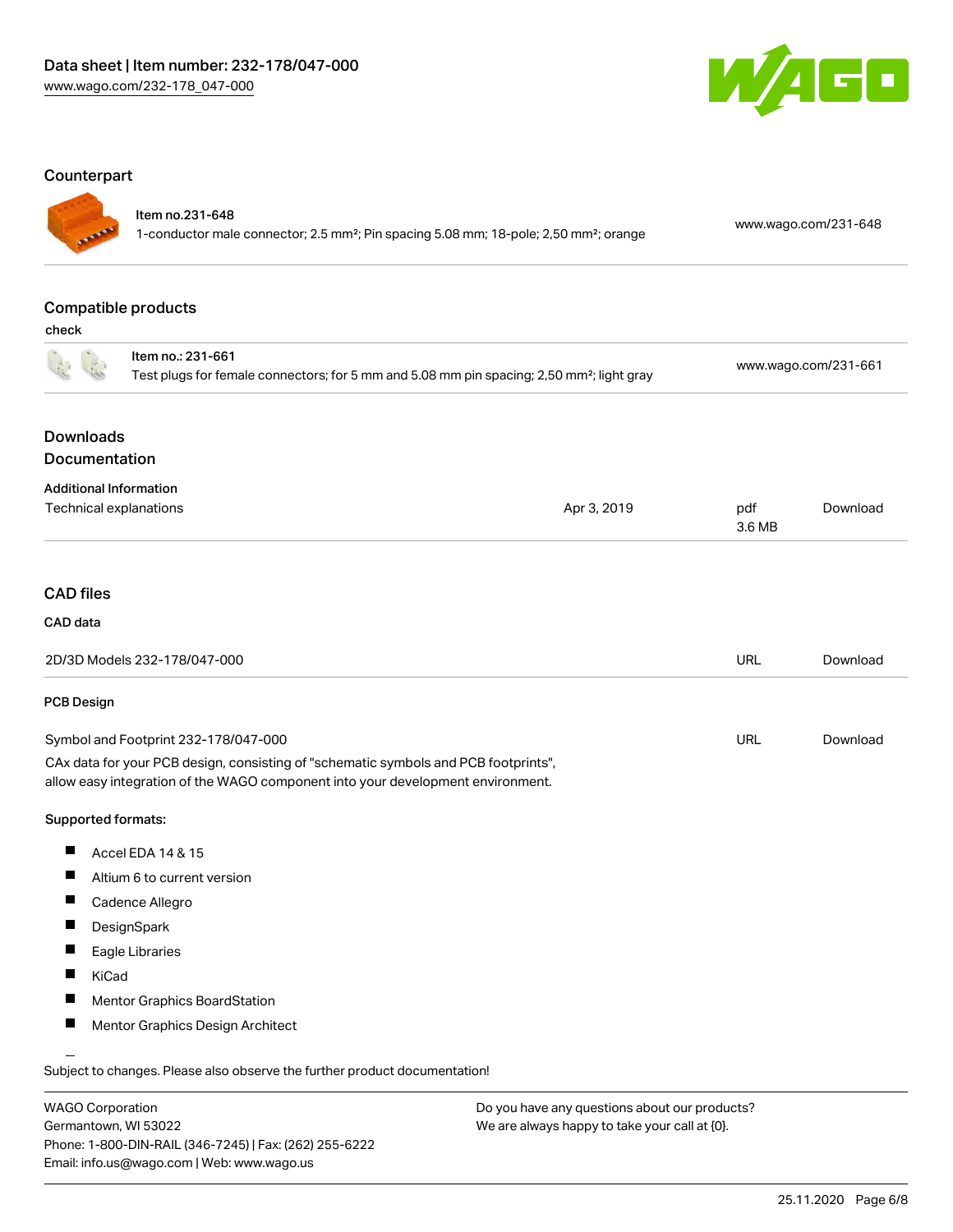

- $\blacksquare$ Mentor Graphics Design Expedition 99 and 2000
- $\blacksquare$ OrCAD 9.X PCB and Capture
- $\blacksquare$ PADS PowerPCB 3, 3.5, 4.X, and 5.X
- $\blacksquare$ PADS PowerPCB and PowerLogic 3.0
- $\blacksquare$ PCAD 2000, 2001, 2002, 2004, and 2006
- $\blacksquare$ Pulsonix 8.5 or newer
- $\blacksquare$ STL
- $\blacksquare$ 3D STEP
- $\blacksquare$ TARGET 3001!
- $\blacksquare$ View Logic ViewDraw
- $\blacksquare$ Quadcept
- $\blacksquare$ Zuken CadStar 3 and 4
- $\blacksquare$ Zuken CR-5000 and CR-8000

PCB Component Libraries (EDA), PCB CAD Library Ultra Librarian

#### CAE data

| ZUKEN Portal 232-178/047-000 | URL | Download |
|------------------------------|-----|----------|
|                              |     |          |

#### Installation Notes

#### Application



The innovative flange design provides standard panel mounting options or various through-panel mounting configurations. Depending on the type of application and flange, female headers can be used either for through-panel or flush mount applications.

## Product family

Subject to changes. Please also observe the further product documentation!

WAGO Corporation Germantown, WI 53022 Phone: 1-800-DIN-RAIL (346-7245) | Fax: (262) 255-6222 Email: info.us@wago.com | Web: www.wago.us